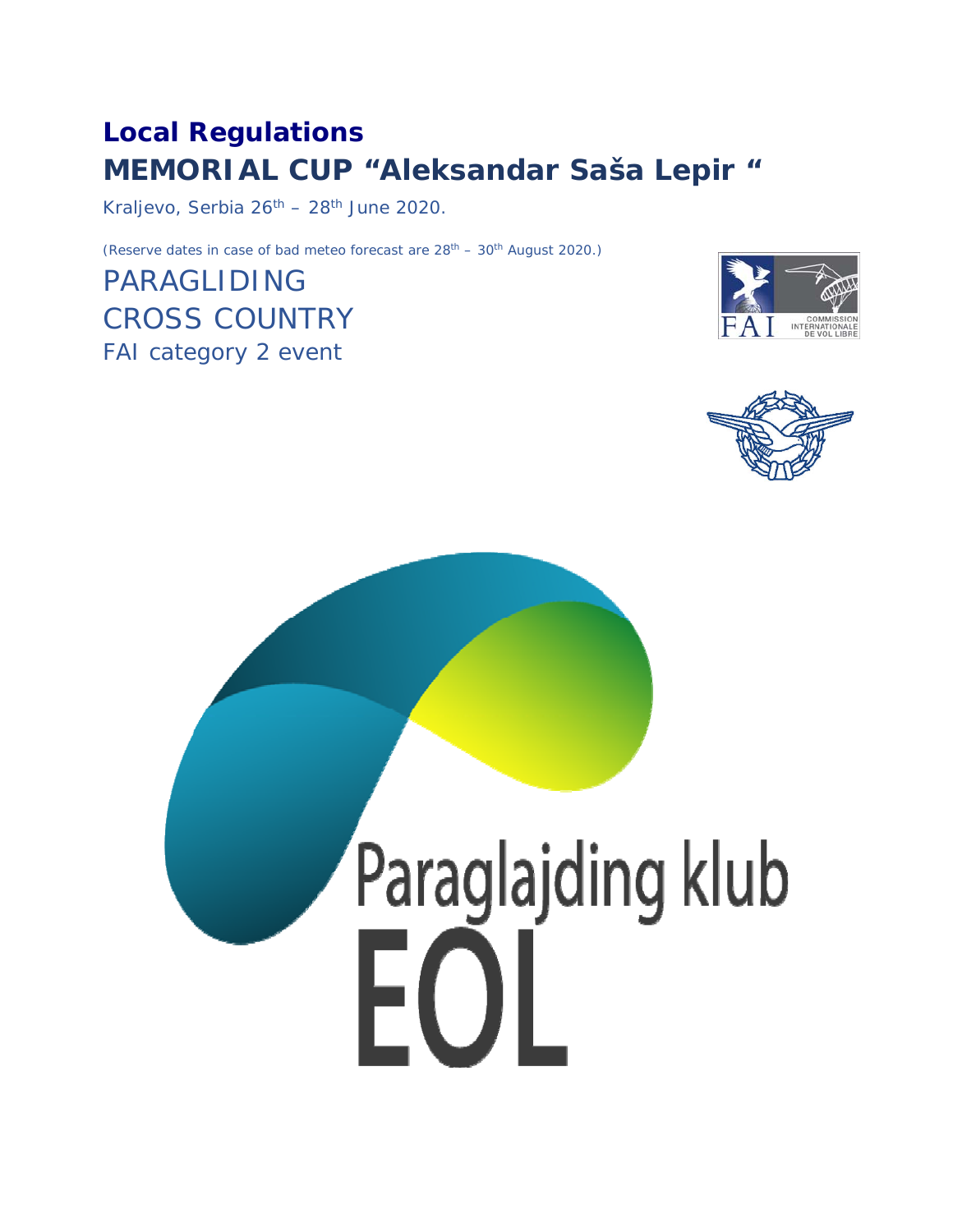These local regulations are to be used in conjunction with General Section and Section 7B of the FAI Sporting Code.

Reference numbers for Section 7B used in this text should be crosschecked with the latest edition of Section 7B.

#### 1 - CONTACTS

Club **EOL Kraljevo**,Slobodan Obrenovic: flyslobo@gmail.com +381 64 223 2050

- Meet Director: Slavko Lazarevic
	- Safety Director: Joanikije Trnavac
- Main Headquarter (GPS N 43'42.277, E 020'42.033): Hotel TEHNOGRAD
- Retrieve: Nikola Veselinovic
- Rescue and medical director: First Aid Service Kraljevo, Surgical hospital Kraljevo

#### 2 - PROGRAM

| Registration:                      | 26rd Jun from 08h00 to 09h00            |
|------------------------------------|-----------------------------------------|
| Opening ceremony:                  | 26 <sup>rd</sup> Jun from 09h00         |
| Mandatory safety meeting:          | $26^{rd}$ Jun at 09,15                  |
| First competition briefing:        | $26rd$ Jun at 11h30                     |
| Contest flying days:               | $26^{\text{rd}}$ - $28^{\text{th}}$ Jun |
| Reserve flying day:                | $28th$ August - $30rd$ August           |
| Prize-giving and closing ceremony: | 28 <sup>th</sup> Jun at 20h00           |
|                                    |                                         |

Prize-giving and closing ceremony in case of activated reserve day: 30<sup>rd</sup> August at 20h00

# 3 - TYPICAL DAILY SCHEDULE

- 08h00 Headquarters open
- 09h00 Protest result deadline
- 09h30 Transport to take-off
- 11h00 Meet Director / Task and Safety Committee meetings
- 11h15 Pilots briefing / Task definition
- 12h00 Take-off window opens
- 18h00 Scoring office opens at the main Headquarter
- 19h00 Safe landing report deadline
- 20h00 Scoring office closes
- 21h00 Provisional results
- 22h00 Complaints deadline or 1 hour after  $1<sup>st</sup>$  provisional results

This schedule is subject to change by the Meet Director.

# 4 - OFFICIALS AND STAFF

#### The Organization

- General Organization "EOL" Kraljevo, Slobodan Obrenovic
- Meet Director Slavko Lazarevic
- Safety Director **Joanikije Trnavac**
- Take-Off Marshall Marko Vujovic
- Goal Marshall & Scorer Srdjan Stanojevic
	-
- 
- 
- Weather Forecast Meteo service airport "MORAVA" Kraljevo Ladjevci
- Public and Press Relations Vladimir Svorcan
- Transport and Retrieval Mikola Veselinovic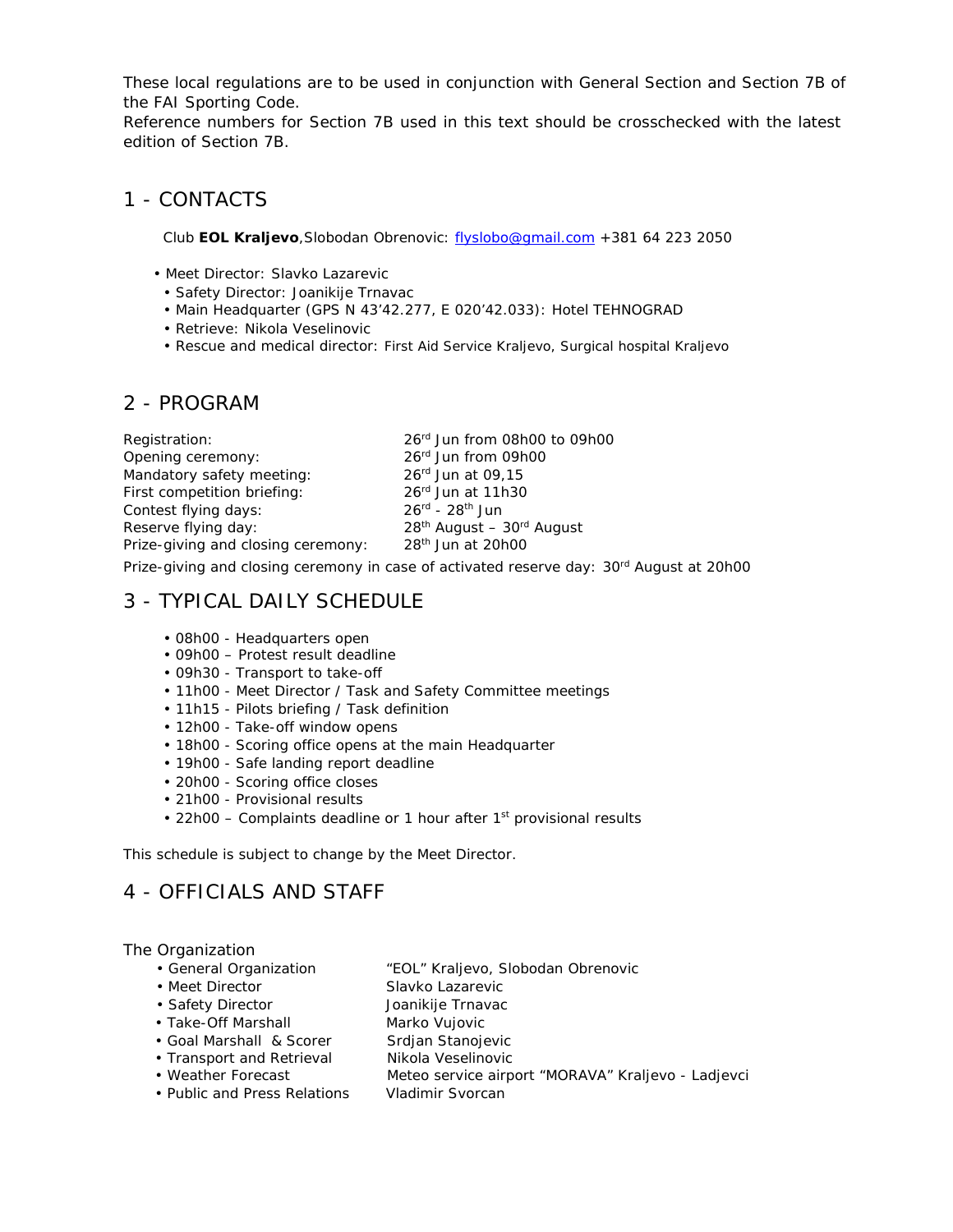# 5 - FLYING SITES

#### Main take-offs:

#### **Glisovske livade - Stolovi**

- Take-off: Glisovske livade, at 1130 m. (GPS N 43'36.010, E 020'38.033)
- Landing: Kamenica at 360 m. (GPS N 43'36.470, E 020'41.470)

Or at the choice of the competitor depending on the weather

Others appropriate sites may be used by the Meet Director, after consultation with the Task Committee.

#### 6 - ENTRY FORMS AND REGISTRATIONS

The Championship is open to all pilots from countries that are members or associated members of FAI.

Entry forms will be pre-printed and signed during the registration.

# 7 - SELECTION PROCEDURES

#### **Teams**

The maximum team size is 8 pilots (6 any gender  $+2$  junior or female). Team score for each task will be assembled from best 2 results (any gender) or junior, or female.

#### **Pilots**

The requirements for a pilot to enter this competition are:

- to hold valid FAI and pilot license.
- to prove the airworthy of his glider.

insurance

maximum number of participants is 40.

#### **Each competitor must sign:**

- registration form,
- a form to fly at your own risk.

Organizer has right to choose WPRS criteria in case of more than max pilots allowed is exceeded.

#### 8 - ENTRY FEE

Entry Forms will be pre-printed signed during the registration. Entry fees will be paid by bank transfer till 1st March or during the registration. Before  $1^{st}$  Jun --- $\rightarrow$  Entry fee is 60 EUR, or 7,800 RSD. After  $1^{st}$  Jun --- $\rightarrow$  Entry fee is 80 EUR, or 9,500 RSD

Payment to: "EOL", Kraljevo **160-131110-81 Banca Intesa**  Amount: 7,100 RSD Purpose: membership for competition

Or by PayPal to: PayPal.Me/svorci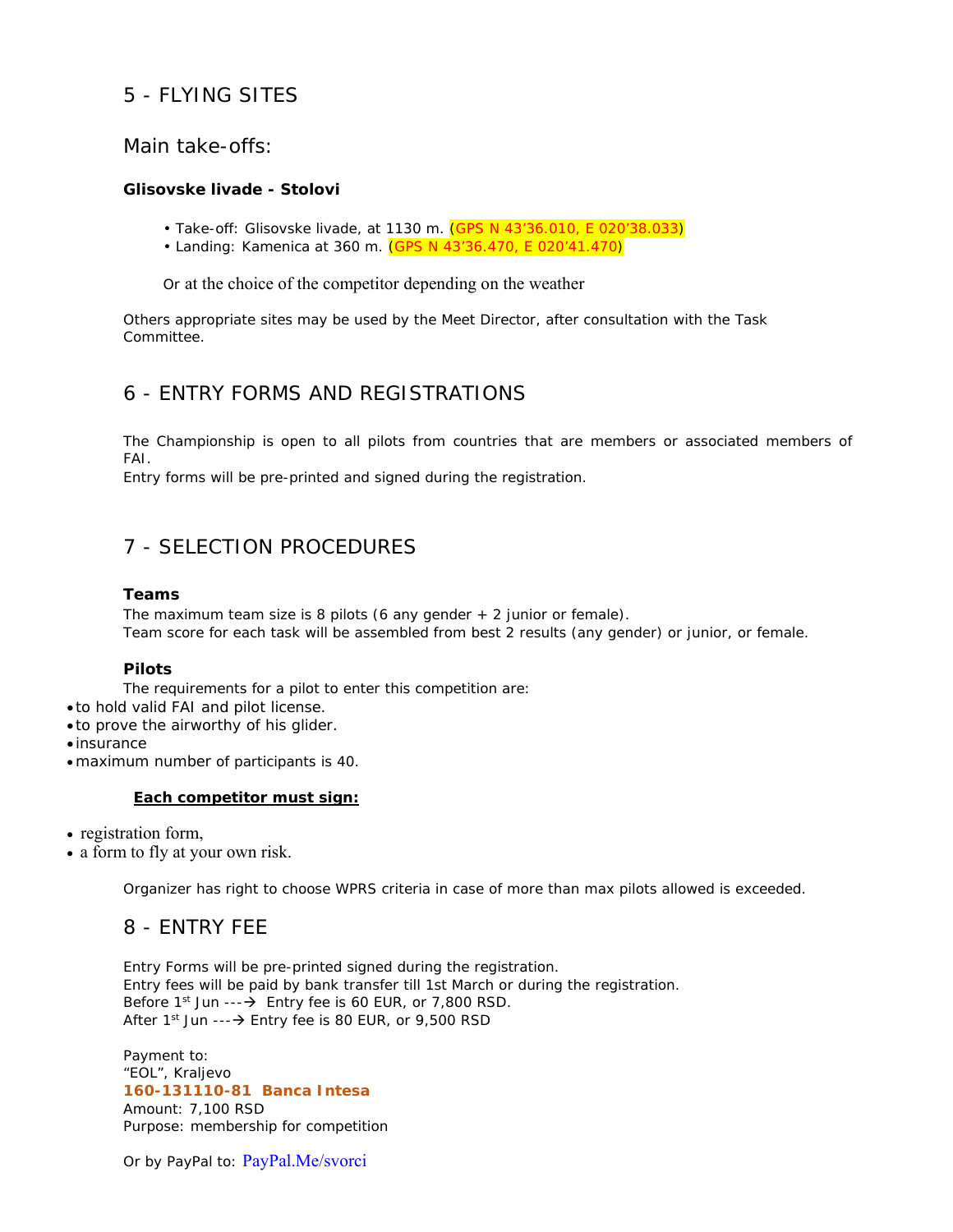The Entry fee includes:

- transport to the take-off and retrieve on the main route for all the registered pilots during all competition days,
- upload of turnpoint's GPS coordinates,
- GPS tracklog download,
- color map,
- ID card,
- lunch package, water
- competition T-shirt,
- free access to all championship events and parties.

# 9 - UPON ARRIVAL

The official registration date will be on:

• Jun  $26^{\text{rd}}$  08 – 09.00

Each competitor will be requested to present:

- a valid FAI Sporting License,
- a valid pilot license
- satisfactory evidence of glider airworthiness,
- GPS and suitable cable for it

Each competitor will be requested to sign:

- the Waiver Declaration (agreement on release of liability),
- the Entry Form.

Attention!

The safety meeting which will take part in the Championship headquarters on the 26<sup>rd</sup> of Jun at 09h15 is mandatory. Pilots who do not follow it will be barred from the competition.

# 10 - RESCUE AND MEDICAL SERVICE

A first aid team will be taken care by local hospital in Kraljevo and Serbian Rescue Team.

#### 11 - RADIOS

Radio receivers are mandatory for all pilots. Radio transmitters are permitted. Only frequencies allocated by the organizers may be used. Safety frequency is 146.675 MHz. Retrieval frequency is 144.825 MHz. Other available frequencies will be advised at the first briefing.

Voice activated microphones (VOX operated) are strictly forbidden. The use of mobile telephones for landing reports and retrievals is highly recommended. The pilots must stay in contact with the organizer at all the time during the task, through the safety frequency.

# 13 - TAKE-OFF AREA

During the competition, the take-off area will be reserved for the pilots, the media and identified staff personnel. The public in general will be kept outside the take-off area.

#### 14 - FREE FLYERS

Free flyers won't be allowed to take-off before the opening of the window and until the window is closed, except with the permission of the Meet Director.

Guest pilots shall pay entry fee 80 EUR.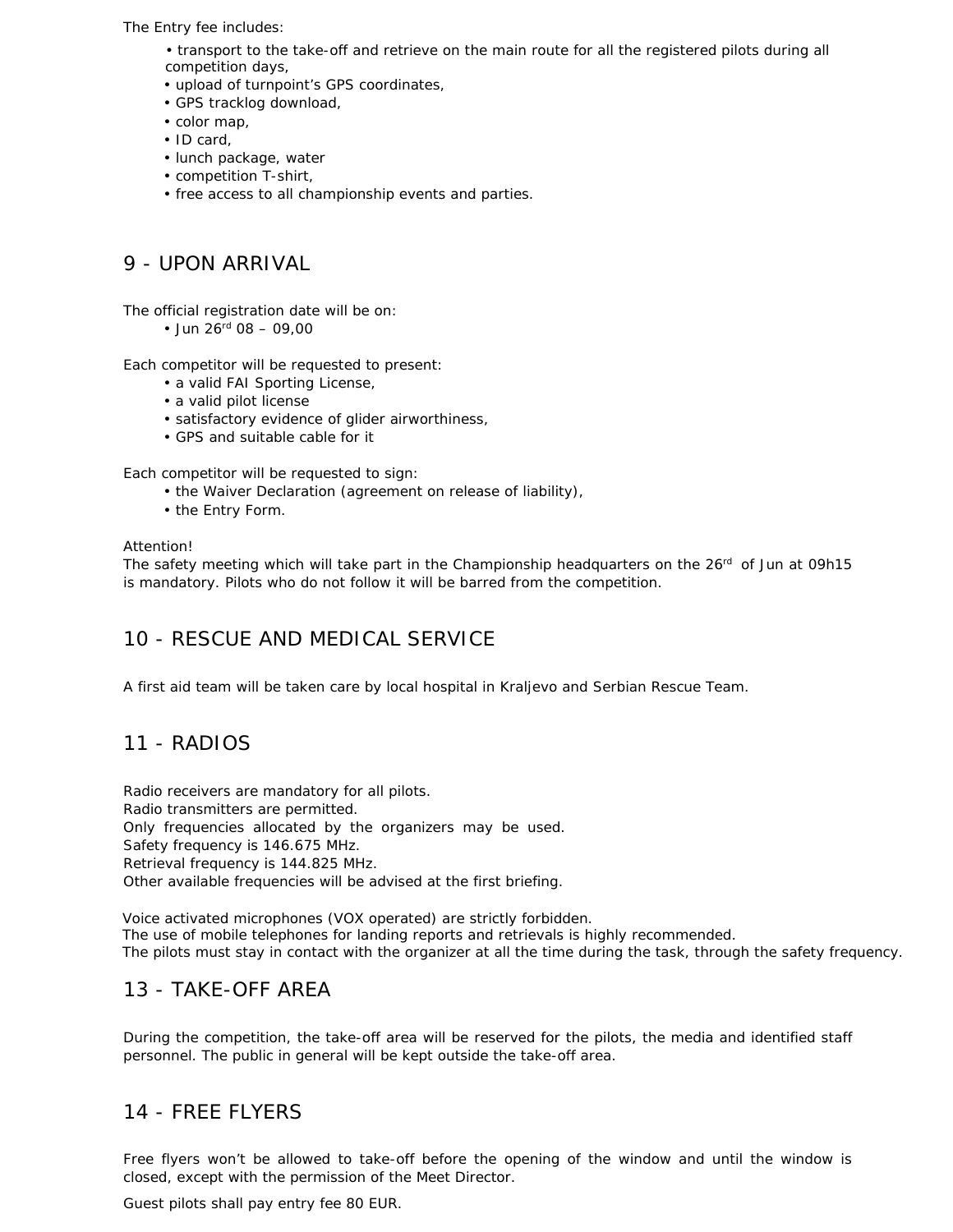# 15 - SAFETY AND TASK COMMITTEES

The Safety and Task Committees will both include 3 pilots. Pilots of both committees will be elected by the pilots at the first briefing.

#### 16 - PILOT'S BRIEFING

The task board at take-off will show:

- the time the take-off window opens and closes,
- the time the start gate opens,
- any modification of the take-off window and start gate times,
- the start cylinder radius,
- the turn points,
- the task deadline,
- the ultimate landing report time.

#### 17 - MAXIMUM WIND SPEED

No task will be set with a general wind speed over 7 m/s at launch.

#### 18 - ORDERED LAUNCH

An ordered launch method may be used.

If this method is used on the first day, the order will be according to the WPRS.

The following days, the competition ranking will be used.

In both cases, the top 5 male pilots and the top 2 female pilots will have the right to enter the takeoff area whenever they want.

#### 19 - RETAKE-OFF

A competitor will be allowed one take-off.

A failed take-off attempt or a safety problem arising immediately after take-off which results in a landing will not count as one take-off.

The pilot must report to the Take-off Marshall before a second launch.

It is allowed one retake off, but transportation from landing to second attempt will be in pilot's arrangement.

#### 20 - FLYING THE TASK

The take-off window will be open for at least 45 minutes.

Cylinders will be used as start sector. The start cylinders radius will be shown on the task board. All turn-points will be 400m radius cylinders around the GPS coordinates supplied by the organizers or greater which is related to task committee decision.

# 21 - FLIGHT SAFETY

Pilots must turn left on odd days and right on even days between launch and the start gate. Dangerous flying conduct, including cloud flying, is prohibited and will be penalized.

A notebook will be available in main Headquarters. Pilots who witness a dangerous flying conduct shall use the notebook to report it.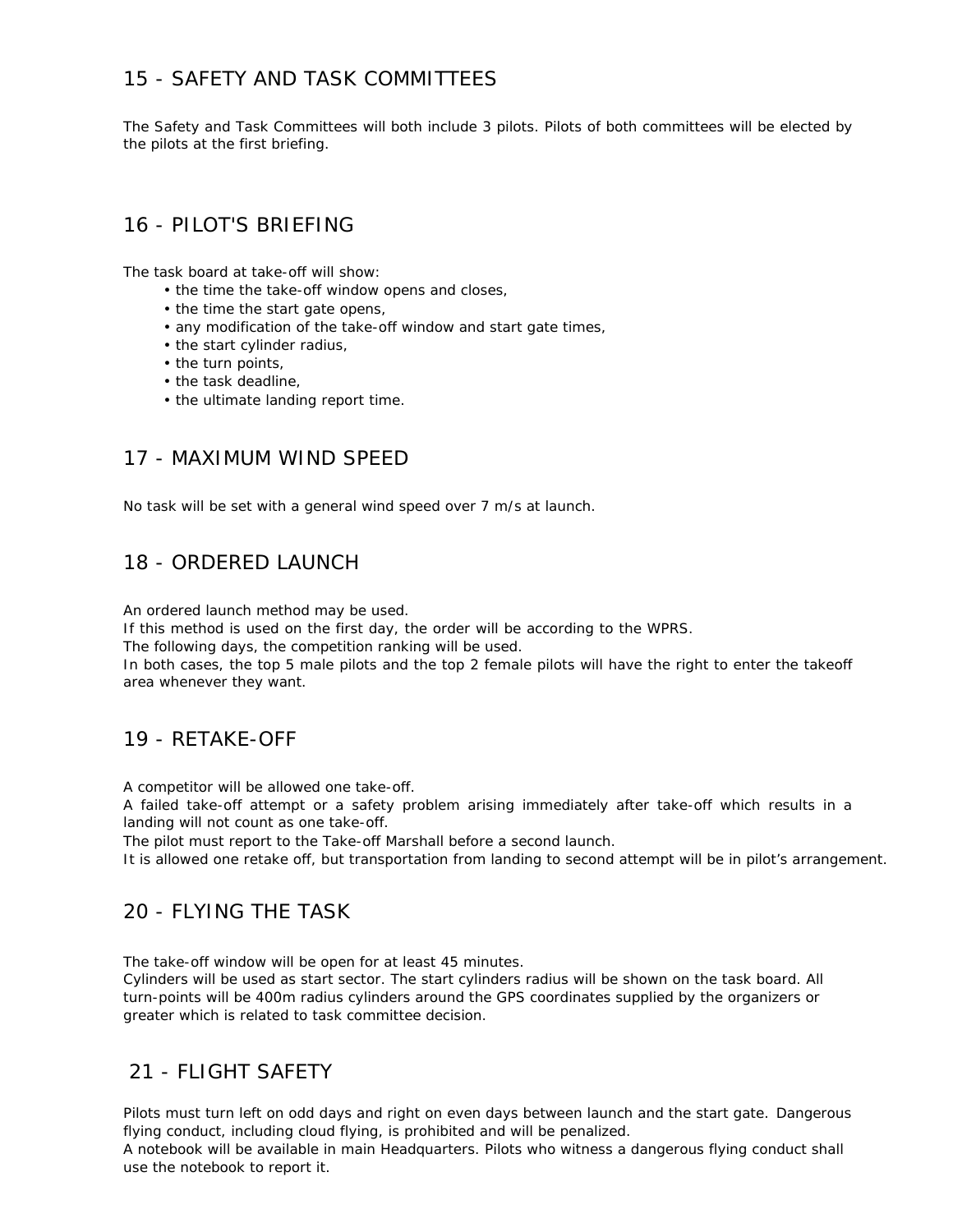# 22 - GOAL LINE

The virtual goal line will be 200 m long (100 m on each side of the GPS goal coordinates) and perpendicular to the previous turn-point.

There will not be a physical goal line.

All pilots will have to fly across the virtual goal line in order to complete the task.

For all pilots, the time at goal will be the one stored in the pilot's GPS when he crosses the virtual line.

The Goal Marshal will check the arrival order of the first 10 pilots. His observations will be used only to update results in case of obvious GPS error.

He will also check that all pilots at goal do fly across the goal line.

# 23 - SUSPENSION, CANCELLATION OR STOPPING OF A TASK

The Meet Director and Safety Director may suspend, cancel or stop a task according to Section 7 (2.6.2.2 and 2.20.7).

Stopping of task will be announced on the Safety frequency.

All pilots are then requested to pull in "big ears" to signal to each another that the task is stopped or canceled.

#### 24 - REST DAY

There will not be a rest day during the competition.

#### 25 - SCORING

To ease scoring IGC tracklogs from live tracking or directly downloaded and sent to the official competition email will be accepted.

In case of a problem with the e-mail received tracklog, pilots will be required to present backup tracklog or main instrument for direct download. Pilots must keep all competition tracklogs in the memory of their instruments until the competition results are final and official.

For scoring, the CIVL GAP 2018 formula will be used in combination with Real Leading Points. Scoring formula parameters are:

| UTC offset: $+2:00$ h               |
|-------------------------------------|
| Minimum distance: 5 km              |
| Nominal distance: 40 km             |
| Nominal time: 1.20 h                |
| Nominal pilots in goal: 20 %        |
| FTV factor: $25\%$                  |
| RLP minimum $LC: 50 \%$             |
| RLP black radius: 750 m             |
| RLP black angle: 45 °               |
| RLP gray radius: 3000 m             |
| RLP gray angle: 60 °                |
| Distance tolerance: 0.1 %           |
| Distance calculation method: WGS-84 |

Other settings will follow the default FAI CIVL GAP 2018 v 1.1 for paragliding.

Scoring a stopped task. A task which has been stopped but not cancelled shall be scored if at least 1 hour have elapsed since the first valid start is taken by a competing pilot or at least 1 pilot has achieved goal. Pilots will be scored up to the point in time when the task was stopped, less a specified "score back" time; this score back time is equal to the time between start gate windows or a minimum of 5 minutes in the case of a race task and will be applied to all pilots whether in goal or not. Pilots in the air who have been notified that the task has definitely been stopped are requested to make "big ears" to indicate to other pilots that the task has been stopped. Pilots who do this when the task has not been stopped or when there are no other safety reasons (cloud suck, etc) will be penalized at the meet director's discretion. Each